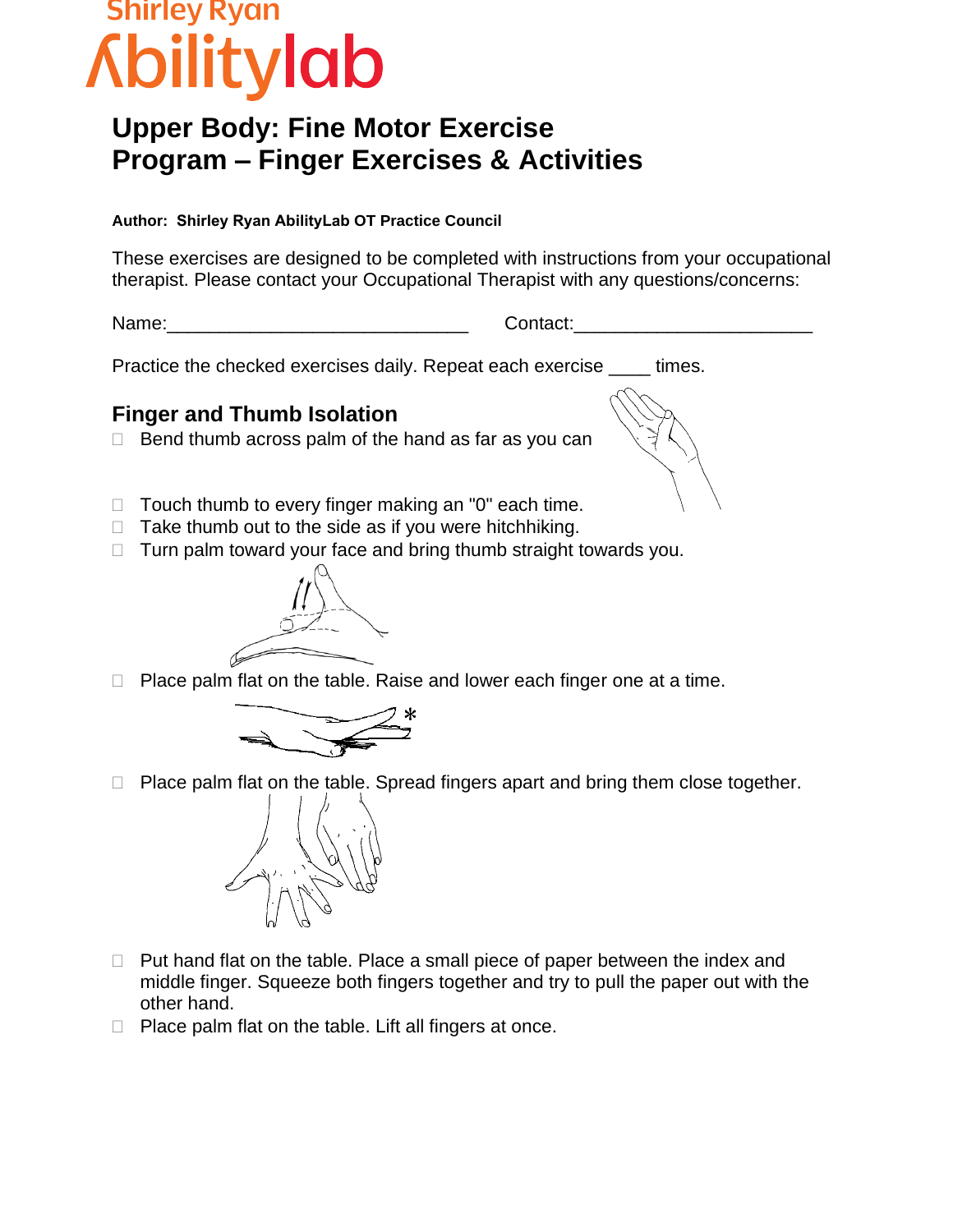## **Finger Dexterity**

## Using a Pen/Pencil and paper

- $\Box$  Pick up a pencil. Roll it between the thumb and each finger.
- $\Box$  Twirl a pen between the fingers like a baton.
- $\Box$  Practice writing. Copy an article from a magazine, write a story or a letter.
- $\Box$  Do paper and pencil tasks such as dot to dot, mazes, crossword puzzles or word finding. Try complex coloring books
- $\Box$  Trace shapes or pictures start with simple designs and progress to more complex designs.
- $\Box$  Tear a sheet of scrap paper into small pieces and roll the pieces into small wads. Practice flicking the paper wads across the table, alternating fingers.
- $\Box$  Fold scrap paper into halves, quarters, et cetera.
- $\Box$  Fold paper and place it into envelopes of different sizes

#### Using coins or small objects

- $\Box$  Take a handful of coins, buttons, etc. Drop them one by one on the table.
- $\Box$  Then pick up coins one by one. See how many you can pick up in one hand before dropping any.
- $\Box$  Take a handful of coins, buttons, etc. Bring them to your fingertips one by one and then drop them on the table or insert in a piggy bank slot for increased challenge
- $\Box$  Hold a very small object such as a coin or button in the palm. Use fingers to turn it over (e.g. turn a coin from heads to tails).
- $\Box$  Flick small objects with each finger (marbles, paperclips, cotton balls, etc.)
- $\Box$  Practice taking tacks or pins off a bulletin board and putting them back on or put pins into a Styrofoam ball or cup.
- $\Box$  Open and close safety pins of different sizes.
- $\Box$  Gather small items such as pins, buttons, coins, toothpicks, paper clips, rice, beans, etc. Spread them out on a table and pick up individually, placing them into a box or bowl, alternating hands.
- $\Box$  Use chopsticks, tweezers or clothes pins to pick up small objects/items (cotton balls, beads, paper balls, cards, beans, etc)
- $\Box$  Play board games (spinning arrow, dice, marbles, Chinese checkers, peg games, Battleship).
- $\Box$  Finger through the pages of a book one at a time quickly.
- $\Box$  Use a screwdriver to assemble and disassemble items.
- $\Box$  Spin and/or flip coins or jacks.
- $\Box$  Pinch clothes pins onto the rim of a coffee can, shoebox, or yardstick. Remove them, alternating hands.
- $\Box$  Turn a doorknob.
- $\Box$  Lock and unlock a door (with a key, lock or deadbolt)
- $\Box$  Insert toothpicks into a straw placed in different positions. This can be done while sitting, standing or kneeling.